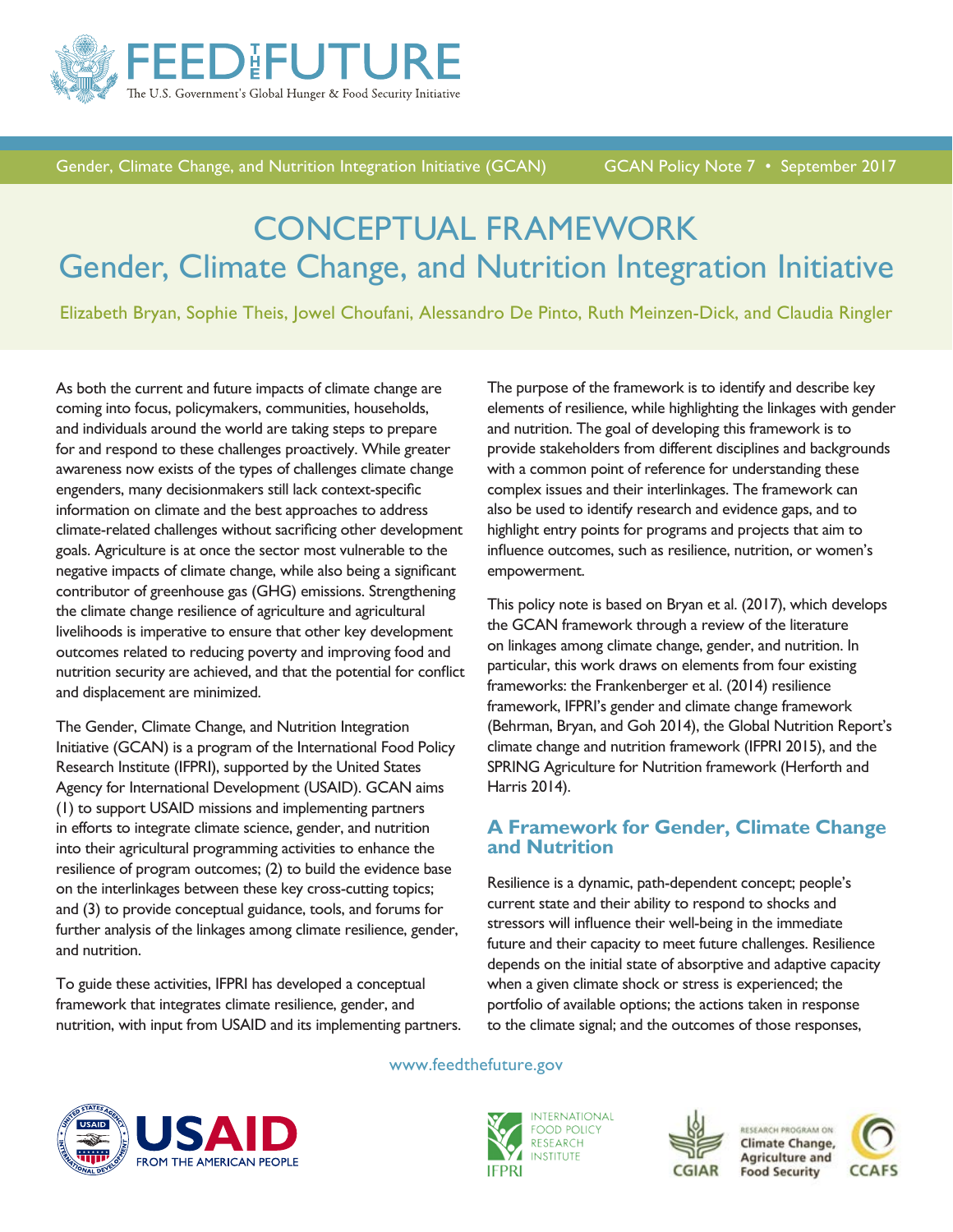which influence the context in which future climate shocks and stressors are experienced. The GCAN framework can be adapted to other sources of risk and threats to livelihoods, such as food price shocks, political instability, and conflict. It can also be modified to illustrate a local context, development program, or a particular set of response options (for example, onfarm practices or technologies).

Numerous underlying factors determine the key elements of the framework. The generic version (Figure 1) does not attempt to define or list all these factors; they can be categorized in different ways and are likely to vary depending on the scale or context of analysis. Rather, in order to further explore the key elements of the general framework, Figures 2 and 3 adapt it to show the key variables at play at the household and policy levels, respectively. The specific details provided in the household and policy versions of the framework are not an exhaustive set of factors or characteristics that influence resilience at that level, but merely serve to illustrate the key elements of the framework. This policy note describes the key elements of the overarching framework, drawing on specific examples from the more detailed household- and policy-level versions of the GCAN framework.



FIGURE 1. Integrated framework for gender, climate change, and nutrition: generic version

**Source:** Bryan et al. (2017).

#### **The Climate Signal**

The climate signal in Figure 1 represents climate volatility, shocks, and longer-term changes. These shocks or stressors can be characterized in many ways, such as by the scale and magnitude of the event or change. Long-term climate changes involve shifts in average temperature and rainfall conditions, as well as in the frequency of extreme weather events, such as droughts, floods, and storms. However, this framework not only focuses on long-term climate changes, but also aims to illustrate

how patterns of climate variability and extreme weather events influence resilience.

#### **The Enabling Environment**

The effects of climate change occur within a particular context or enabling environment, which influences the ability of individuals and groups—across a broad scale—to absorb and respond to the impact of the changes they experience. Policies, laws, and other institutions all influence individual, household, and group responses to climate shocks and stressors (Figure 2). At higher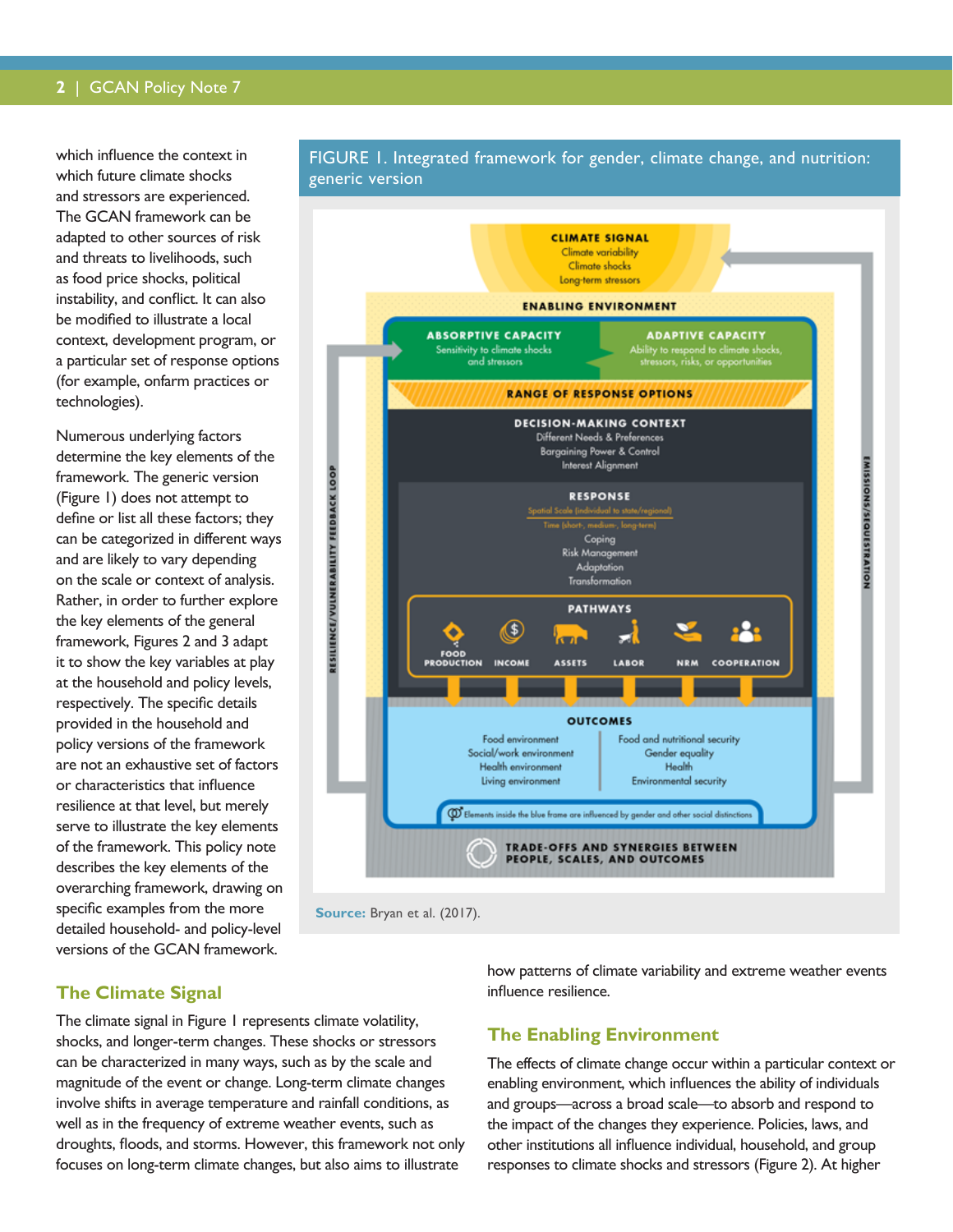#### FIGURE 2. Integrated framework for gender, climate change, and nutrition: household-level version



**Source:** Bryan et al. (2017).

levels, such factors as international commitments, international aid flows, and the degree of political stability influence the resilience of nations and regions to climate shocks and stresses (Figure 3).

#### **Absorptive Capacity**

Absorptive capacity is defined as the sensitivity of individuals, groups, communities, countries, or regions to shocks and stressors—that is, factors that determine the extent to which different actors are directly affected by climate shocks

and stressors, and the extent of the changes they need to make to preserve or improve their well-being. For example, a smallholder farmer with a diversified livelihood that includes farm and nonfarm income sources may not experience as great a loss of income upon delayed onset rains as a neighboring farmer whose livelihood is dependent on a single rainfed crop.

The health and nutritional status of individuals at the time of a climatic shock also affects their absorptive capacity—for example, whether or not they can withstand an increased risk of infectious disease. Health status is important to absorptive capacity because it affects the productivity of households and the time burden associated with providing care to the sick. Other factors, such as infrastructure and the strength of the social safety net also influence absorptive capacity at the household level (Figure 2). Absorptive capacity at the country level would be influenced by such factors as the structure of the economy, the natural resource base, the level of poverty or inequality, and relations with other countries in the region (Figure 3).

# **Adaptive Capacity**

Adaptive capacity is defined as the ability of different actors or groups of actors to respond to climate

shocks, stressors, risks, or new opportunities. This ability depends on a variety of factors that interact in different ways based on social demographics, such as gender and age. At the individual or household levels, these factors include the capacity of individuals to perceive and understand climate risks, access to financial capital and assets, human and social capital, access to information and technology, and time constraints (Figure 2). At the state or policy level, factors influencing adaptive capacity include policymakers' perceptions and risk preferences, levels of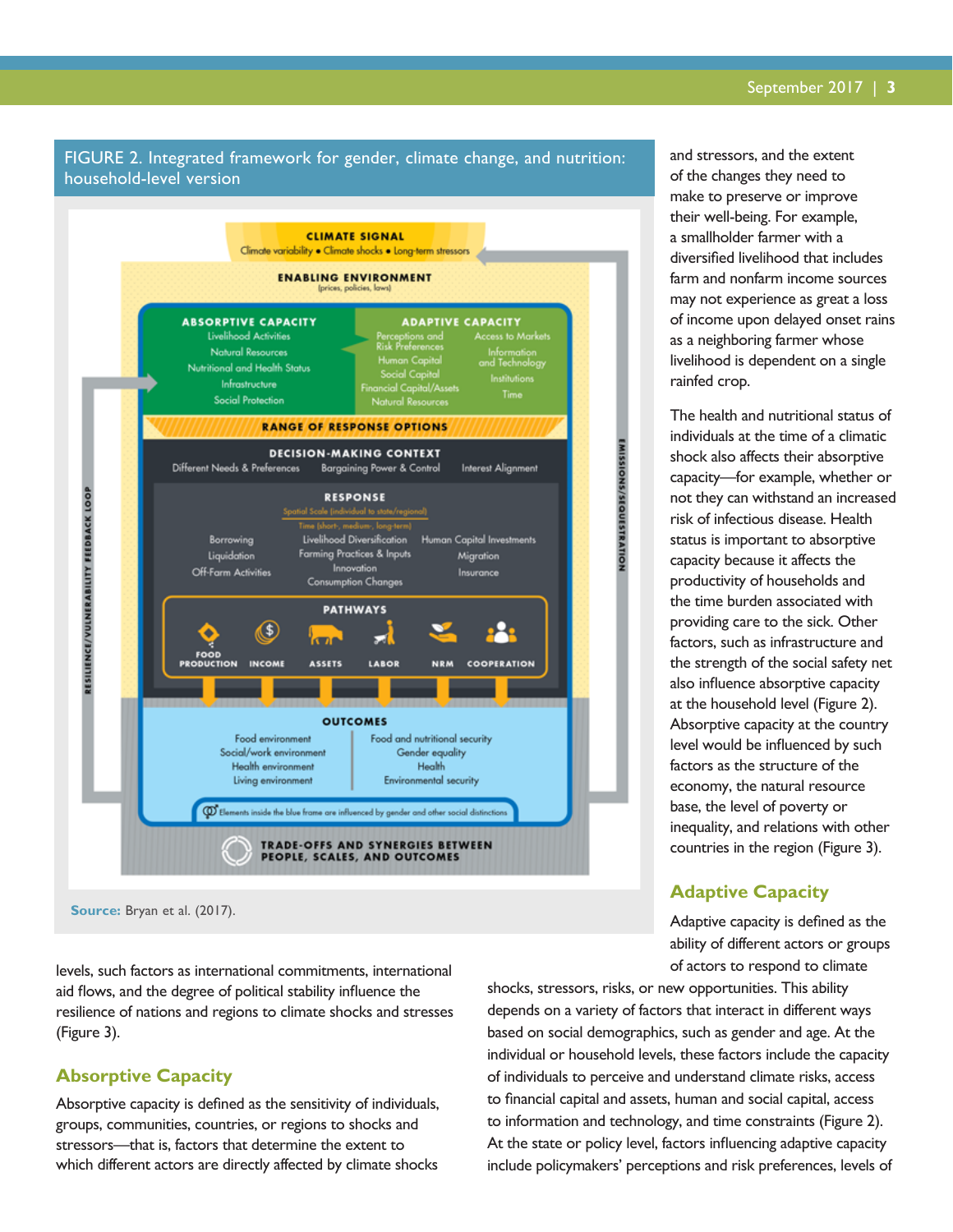#### FIGURE 3. Integrated framework for gender, climate change, and nutrition: policy-level version



**Source:** Bryan et al. (2017).

gross domestic product, investments in science and technology, health systems, and access to markets.

High absorptive capacity reduces the urgency of adaptation. To a certain extent, high absorptive capacity can offset low adaptive capacity; conversely, low absorptive capacity necessitates a higher adaptive capacity to cope with change. Many of the factors that drive absorptive and adaptive capacity are positively correlated, so people with high absorptive capacity often also have a high adaptive capacity and vice versa.

longer run. *Coping responses* generally refer to strategies that utilize available resources, skills, and opportunities to address, manage, and overcome adverse climate stresses and shocks in the short to medium term. *Risk management strategies* involve plans, actions, or policies that aim to reduce the likelihood or impact of future negative events (or both). *Adaptation* involves adjustments to actual or expected climate stimuli in order to avoid harm or exploit potential benefits to return to, maintain, or achieve a desired state. *Transformative responses* aim to change the fundamental attributes of a system or context to improve

Absorptive and adaptive capacity determine the range of response options available to decisionmakers from the individual to state levels. Important gender differences often limit the range of response options available to women. For example, women tend to have less access to information about climate, less knowledge about appropriate responses to climate challenges, and less access to agricultural technologies and resources. They are also less likely to be in positions of decisionmaking authority in community groups, institutions, and policymaking. These and other difficulties limit the potential contribution of women to increasing resilience at household, community, and national scales, and pose the risk that adaptation will occur in ways that do not reflect women's needs and priorities.

# **Response Options and the Decisionmaking Context**

Different actors—including individuals, households, groups, communities, and policymakers respond differently to the climatic challenges they experience or anticipate. Responses can take several forms, from actions directed toward coping with the immediate impacts of a climate shock or stress, to adaptive or transformative approaches that protect or improve livelihoods and well-being outcomes over the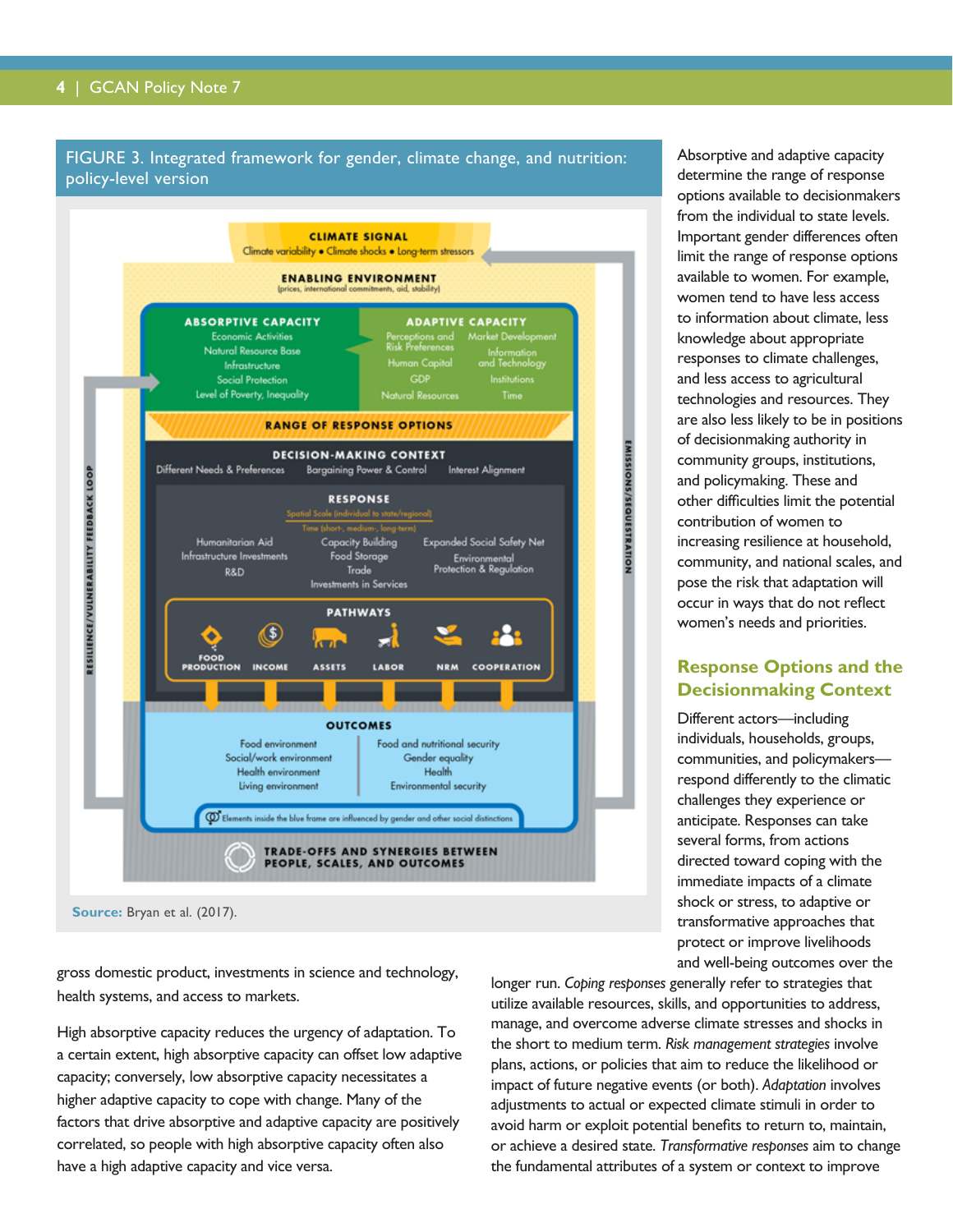well-being outcomes, such as actions that address underlying social vulnerabilities.

Responses to climate shocks and stressors take place across different spatial scales from individual actions to state or regional responses. These actions can also be characterized by the time scale at which they occur. Some actions can be implemented in the short term, such as the decision to plant a new crop variety by an individual farmer or farm household, while others take time to implement, such as switching from annual crops to tree crops, or the development of new crop varieties.

The actions decisionmakers take in response to climate challenges often depend on complex negotiating processes in which different actors advocate for actions that meet their own needs, preferences, and priorities. Sometimes the interests of different actors overlap, but often they diverge. The ability of different actors to influence the outcomes of these decisionmaking processes depends on their own bargaining power and control over assets and resources. Disagreement among decisionmakers is likely to result in one or more individuals being dissatisfied with decisions that are made, and benefits might be skewed to individuals with more decisionmaking power.

# **Pathways from Climate Change Responses to Well-Being Outcomes**

Actions taken in response to climate shocks and stressors potentially influence well-being outcomes through six possible pathways: (1) food production, (2) income, (3) asset dynamics, (4) labor, (5) natural resources, and (6) cooperation. Changes in farming practices, crops, or inputs in response to climatic shocks or changes have implications for food production at the farm level. In the absence of fully functioning markets, as is the case in many developing countries, these changes in food production can have dramatic impacts on food and nutrition security, health, and environmental security. Similarly, changes in income or assets (or both) as a result of responses to climate shocks and stressors influence nutrition and health outcomes, depending on who controls the income or asset. Livestock assets, in particular, may directly influence nutritional and health status—positively by increasing access to animal-sourced foods or negatively by worsening the water, sanitation, and hygiene (WASH) environment via exposure to disease and fecal matter, and by contributing to GHG emissions.

Many responses to climate challenges also have implications for labor allocation, which in turn influences outcomes, such as care practices (that is, the amount of time people—often women spend caring for children or the elderly) and leisure time, an indicator often linked with well-being and empowerment. In

addition, responses that affect the management and use of natural resources also have implications for outcomes, such as the WASH environment and health status. Another key pathway pertains to the degree to which coordination or cooperation exists at the household, community, or broader scales. At the household level, such coordination would indicate greater cooperation among household members for common interests, whereas at the community level, it refers to cooperation around shared resources and social capital, which can greatly facilitate access to information, resources, and labor. At larger scales, cooperation could refer to coordination among regional states to ensure stable food supply through trade or crossboundary water management.

#### **Well-Being Outcomes**

The GCAN framework focuses on food and nutritional security, environmental security, gender equality, and health as the four final outcomes affected by climate change responses. Four interrelated "environments" mediate these outcomes: the food environment, the social/work environment, the health environment, and the living environment. The food environment refers to the availability of food, the quality of diets, access to food (including both market access and affordability), and the stability of the food supply over time. The social/work environment refers to shifts in livelihood roles and responsibilities of men, women, and children. The health environment includes both health stresses and healthcare practices and infrastructure. The living environment includes changes in the availability and quality of natural resources and physical infrastructure, such as health centers, schools, shelters from disasters, and sanitation systems.

Importantly, considerable linkages, tradeoffs, and synergies occur among environments, development outcomes, timeframes, and groups of people. For example, poor water quality in the living environment increases vulnerability to other health stresses; people may cope by seeking different water sources, which increases the burden on their time and, potentially, the risk to their security. Practices that improve food availability and access in the food environment through the increased use of chemical fertilizers or pesticides may have negative implications for environmental outcomes, such as water quality. Similarly, responses that may yield benefits in the short term, such as selling assets to meet consumptive demands, may improve nutritional status in the short term but have negative implications for food and nutritional security and health in the longer term.

Intergenerational tradeoffs also exist. For example, when women's workloads increase to secure livelihoods in the face of climate change, negative implications can result for the health status of pregnant women and their infants. Moreover,